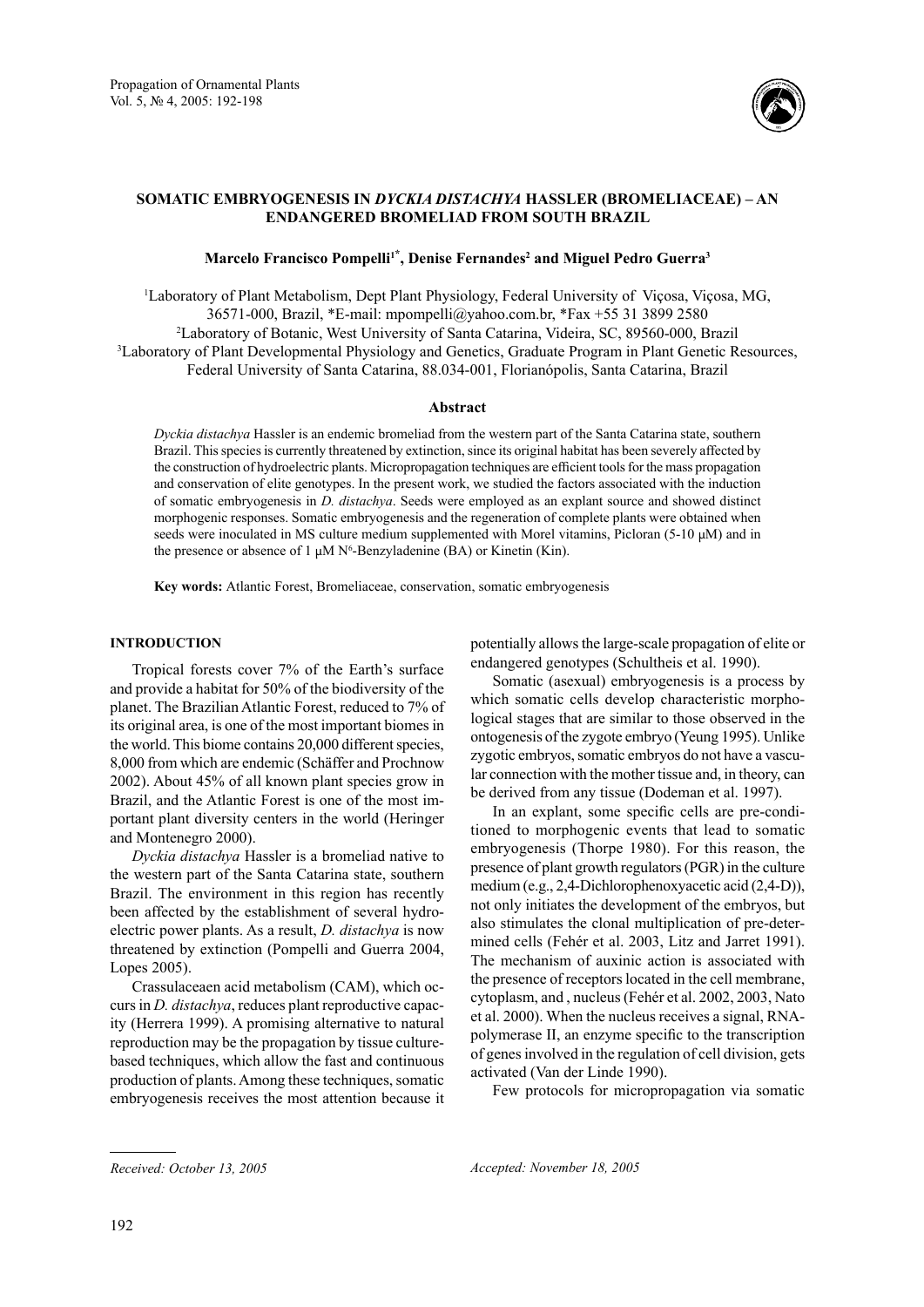embryogenesis have been developed for bromeliads and ornamental plants (Sage et al. 2000, Malda et al. 1999, Rout et al. 1999, Castillo and Smith 1997, Torné et al. 1997). Most protocols for micropropagation of bromeliads are based on direct organogenesis. This is because it is relatively easy to induce a shoot from an initial explant (typically a seed). In a previous study, *D. distachya* showed a high regeneration rate **–** up to 130 plantlets were obtained from a single seed (Pompelli and Guerra 2005).

The aim of the present work was to elucidate and describe the factors associated with the induction of somatic embryogenesis in *D. distachya*, and develop a protocol for the large-scale micropropagation of this threatened species.

## **MATERIALS AND METHODS**

*D. distachya* seeds were disinfested according to the protocol developed by Pompelli and Guerra (2004, 2005). Ten seeds were inoculated in each Petri dish, which contained 30 ml of MS culture medium (Murashige and Skoog 1962) supplemented with sucrose  $(30 \text{ g } l^{-1})$  and MW vitamins (Morel and Wetmore 1951), and gelled using agar  $(6 \text{ g } 1^{-1})$ . Two independent experiments were carried out in order to evaluate the effect of the type and concentration of auxins.

### *Experiment I*

A total of nine treatments were tested: four were based on the use of 2,4-D (1.25, 2.5, 5 and 10  $\mu$ M), another four were based on the use of Picloran (1.25, 2.5, 5 and 10  $\mu$ M), and one was a control treatment. Each treatment consisted of three replicates. The experiment was laid out in a completely randomized design.

### *Experiment II*

Based on the results obtained in the previous experiment, seven treatments were tested, including 2,4-D (5)  $\mu$ M), Picloran (5  $\mu$ M), 2,4-D (5  $\mu$ M) + BA (1  $\mu$ M), 2,4-D  $(5 \mu M)$  + Kin (1  $\mu$ M), Picloran (5  $\mu$ M) + BA (1  $\mu$ M), and Picloran  $(5 \mu M)$  + Kin  $(1 \mu M)$ , and a control treatment. Each treatment consisted of three replicates. This experiment was also laid out in a completely randomized design. The percentage data of embryogenic induction were scored after 120 days in culture and transformed, if necessary, using the  $ArcSin \sqrt{x}/100$  transformation. The data on the number of somatic embryos was, if necessary, transformed using the  $\sqrt{x}$  + 0.5 transformation. The data were then analyzed using ANOVA and Tukey's separation test, through the *Statgraphics Plus*  program (version 5.1).

#### *Somatic embryo conversion*

The embryogenic cultures were transferred to Petri dishes with 30 ml MS culture medium supplemented

with sucrose (30 g l<sup>-1</sup>), MW vitamins, charcoal (15 g l<sup>-1</sup>) and gelled using agar (6 g  $l^{-1}$ ). Three treatments were tested for the conversion of somatic embryos:  $N^6$ - $(2$ isopentenil)adenine (2iP) (12 μM) + α-naphthalene acetic acid (NAA) (0.5  $\mu$ M), gibberellic acid (GA<sub>3</sub>) (10  $\mu$ M), and sucrose (60 g l<sup>-1</sup>). After 60 days, the percentage of conversion was recorded. Data were then transformed, if necessary, using the ArcSin √x/100 transformation and analyzed using ANOVA and Tukey's separation test, through the *Statgraphics Plus* program (version 5.1).

The pH of all culture media were adjusted to 5.8 by adding either NaOH or HCl, before sterilization at 121ºC. The cultures were kept in a growth chamber, with a temperature adjusted to  $25 \pm 2$ °C and relative humidity of  $60 \pm 5\%$ , in the absence of light. For the conversion of somatic embryos to plantlets, the cultures were maintained in a growth room with irradiance of 60  $\mu$ mol m<sup>-2</sup> s<sup>-1</sup> of photons, 16-hour light period, and  $25 \pm 2$ <sup>o</sup>C.

#### *Histological Evaluations*

In order to perform a histological study of the cultures, samples were removed every two days and immersed in Formaldehyde: Acetic Acid: Water (90:5:5) for 48 hours. The material was then dehydrated in ethanol series and impregnated in paraffin/xylol (Sass 1951). Sections were made using a microtome (section thickness =  $5 \mu m$ ), stained with saphranine and fast green, and visualized under a microscope (Olympus BX 40).

### **RESULTS**

Supplementing the culture medium with 5  $\mu$ M 2,4-D or Picloran resulted in mean embryogenic induction rates of 61% and 34% (110 and 58 somatic embryos per dish), respectively (Table 1). These two values were not statistically different. Therefore, a second experiment was carried out keeping the concentration of auxins fixed at  $5 \mu M$  and changing the source of cytokinins.

After two days in culture, the germination of the inoculated seeds was initiated (Fig. 1D). However, in the presence of 5  $\mu$ M 2,4-D or Picloran, an intense process of cellular division occurred after 30 days of culture (Fig. 1B). These cultures showed an intense cell proliferation, which result in the induction and development of somatic embryos in different developmental stages (Fig. 1F).

In the second experiment, distinct morphogenetic responses were observed. When seeds were inoculated in PGR-free culture medium, no formation of embryogenic cultures was observed (Fig. 1C). In contrast, in seeds inoculated in culture medium supplemented with Picloran, high rates of embryogenic induction were observed, regardless of the cytokinin used. The highest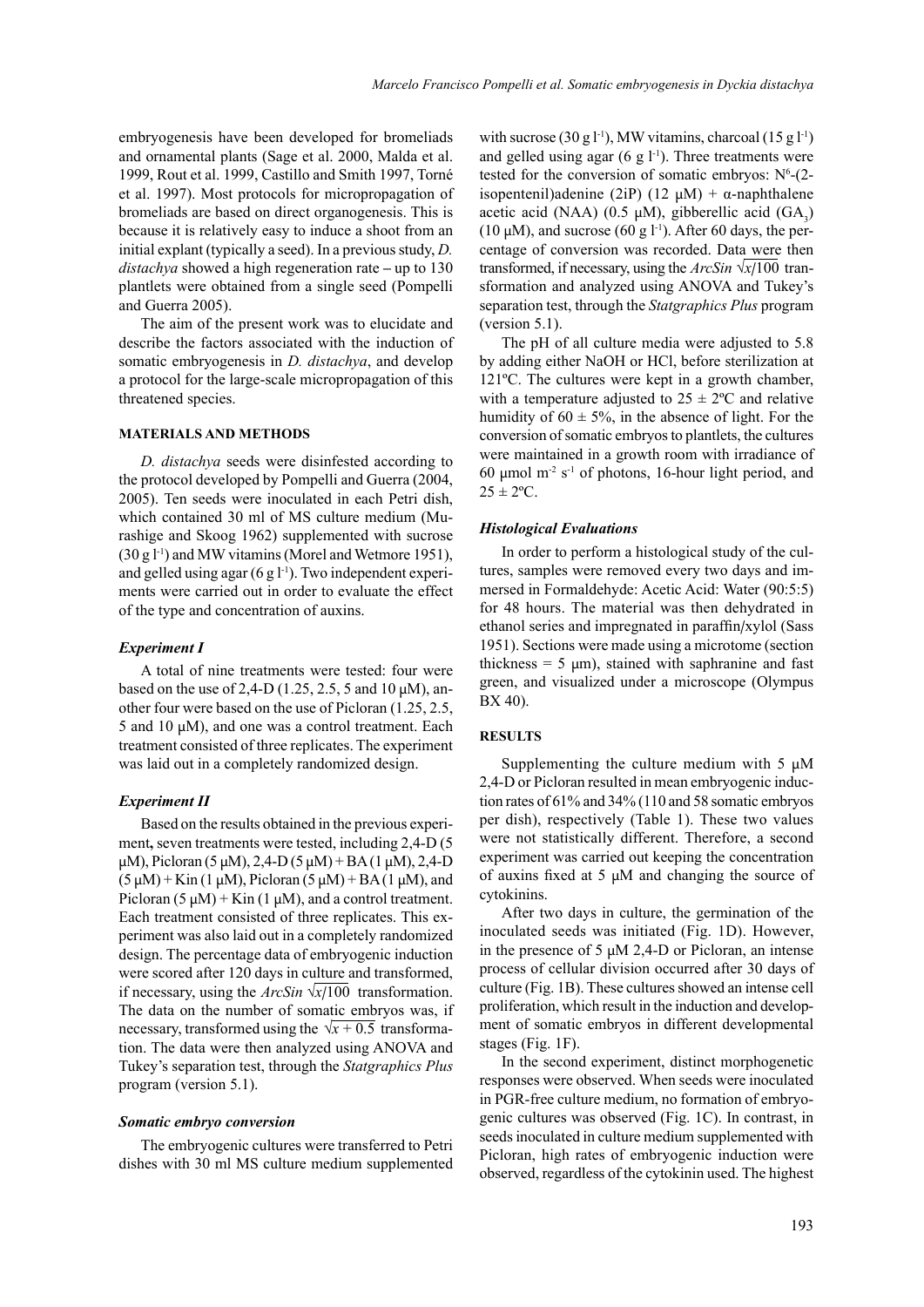**Table 1. Rate of induction and number of somatic embryos (SE) of** *Dyckia distachya***, in response to different levels of 2,4-D and Picloran in gelled MS basal culture medium, 120 days after inoculation. Averages followed by the same letter in each column are not significantly different (Tukey, α = 0.01). Overall means (last line) followed by the same capital letter are not significantly different (Tukey,**  $\alpha = 0.01$ **).** 

| Concentrations | Embryogenic<br>Induction (%) |                  | SE per Petri dish |                   |
|----------------|------------------------------|------------------|-------------------|-------------------|
| $(\mu M)$      | Picloran                     | $2,4-D$          | Picloran          | $2,4-D$           |
| 0.00           | 0.0c                         | 0.0 <sub>b</sub> | 0.0e              | 0.0c              |
| 1.25           | 5.5 <sub>b</sub>             | 33.6a            | 10.2 <sub>d</sub> | 33.2 <sub>b</sub> |
| 2.50           | 7.2 <sub>b</sub>             | 37.3a            | 23.7c             | 36.7 <sub>b</sub> |
| 5.00           | 60.9 a                       | 34.3a            | 109.7 a           | 58.3 a            |
| 10.00          | 56.5a                        | 36.7a            | 77.8 b            | 25.8 <sub>b</sub> |
| CV(%)          | 4.9                          | 8.0              | 8.4               | 7.6               |
| Mean           | 26.0 A                       | 28.4 A           | 40.3 A            | 30.8 A            |

rate of embryogenic induction (59.2%) was observed in response to the treatment with Picloran  $(5 \mu M)$  + Kin  $(1 \mu M)$ . In this case, the mean number of somatic embryos developed per Petri dish was 125.4 (Table 2). In this experiment, 2,4-D proved to be less efficient than Picloran for the induction of embryogenic cultures. In the presence of 2,4-D (5  $\mu$ M) + Kin (1  $\mu$ M), 36.7% of the explants became embryogenic after 120 days in culture (Table 2). The development of 49.8 embryos per Petri dish was observed in this treatment.

When the interaction between the concentration of auxins and cytokinins was analyzed, an advantage of Picloran over 2,4-D was observed. Fifty-eight percent of the explants in the culture medium supplemented with Picloran became embryogenic, whereas in the

**Table 2. Rate of induction and number of somatic embryos (SE) of** *Dyckia distachya* **in response to different combinations of auxins (Picloran or 2,4-D – 5 µM) in the presence or absence of BA or Kin (1 µM each), supplemented to MS basal culture medium, 120 days after inoculation. Averages followed by the same letter in each column are not significantly different (Tukey, α = 0.01). Overall means (last line) followed by the same capital letter are**  not significantly different (Tukey,  $\alpha = 0.01$ ).

| BA    | Kin | Embryogenic<br>Induction (%) |                   | SE per Petri dish |                   |
|-------|-----|------------------------------|-------------------|-------------------|-------------------|
|       |     | Picloran                     | $2,4-D$           | Picloran          | $2,4-D$           |
| 0     | 0   | 0.0 <sub>b</sub>             | 0.0c              | 0.0 <sub>b</sub>  | 0.0c              |
| 0     | 0   | 56.7 a                       | 39.5a             | 115.5a            | 40.3a             |
| 1     | 0   | 58.1 a                       | 25.8 <sub>b</sub> | 118.2 a           | 18.1 <sub>b</sub> |
| 0     |     | 59.2 a                       | 36.7 a            | 125.4 a           | 49.8 a            |
| CV(%) |     | 6.2                          | 9.2               | 2.1               | 12.4              |
| Mean  |     | 58.0 A                       | 34.0 B            | 119.7 A           | 36.1 B            |

presence of 2,4-D, this response was observed in less than 34% of the cases. Similar responses were observed regarding the number of somatic embryos – 120 and 36 somatic embryos per dish were developed in response to Picloran and 2,4-D, respectively (Table 2).

Different stages of somatic embryogenesis, with globular, torpedo, and cotyledonal embryos could be observed in this experiment (Fig. 1G).

In general, rates of conversion were low, although the treatment with  $2iP (12 \mu M) + NAA (0.5 \mu M)$  promoted a 16% conversion rate (Figs. 1, 2).

# **DISCUSSION**

The rate of embryogenic induction obtained in this study was high compared to the values reported by Mohamed et al. (2004) – 33.2% using 7.9 µM 2,4-D in *Macrotyloma uniflorum* (Lam.), Torné et al. (1997) – 25% in zygotic embryos of *Araujia sericifera* Brot. cultivated with 9.1  $\mu$ M 2,4-D, and Chen and Chang (2000) – 29.1% in *Oncidium* 'Gower Ramsey' in the presence of different combinations of NAA and TDZ.

Picloran is used in tissue culture in order to induce and/or maintain calluses or cellular suspensions, or induce the formation of embryogenic calluses. In the present study, the addition of Picloran (5 and 10  $\mu$ M), regardless of whether it was used in combination with Kin  $(1 \mu M)$ , resulted in the highest rates of embryogenic induction (Tables 1 and 2). Similar results were described by Stefanello et al. (2005) based on embryogenic induction in *Feijoa sellowiana* Berg. Other reports of the efficiency of Picloran are also present in the literature (Little et al. 2000, Dineshkumar et al. 1995). In *Freesia hybrida* L.H. Bailey, Picloran induced 3-12 times more somatic embryos than 2,4-D (Bach 1992). In addition to this, Dineshkumar et al. (1995) concluded that Picloran is a potent auxin, which is able to induce embryogenic calluses. However, in *Narcissus pseudonarcissus* L., NAA and 2,4-D promoted the formation of somatic embryos, whereas Picloran inhibited the process (Sage et al. 2000).

In cell suspension of carrots, 2,4-D led to the accumulation of indole-3-acetic acid (IAA) (Michalczuk et al. 1992). Based on this, the authors postulated that the embryogenic competence of the carrot cells is closely related to the increase in IAA concentration caused by the presence of 2,4-D. They also postulated that 2,4-D can act in two different ways: (1) indirectly, by deviating the metabolism of the endogenous IAA, or (2) directly, on the embryogenic induction.

In the present study, kinetin proved to be more efficient as a complement to auxin for the induction of somatic embryogenesis. Wang et al. (2004) observed that the calluses of *Scirpus robustus* Pursh, which formed only in the presence of BA, had a yellowish appearance, but were not embryogenic.

These pro-embryos are stimulated to follow the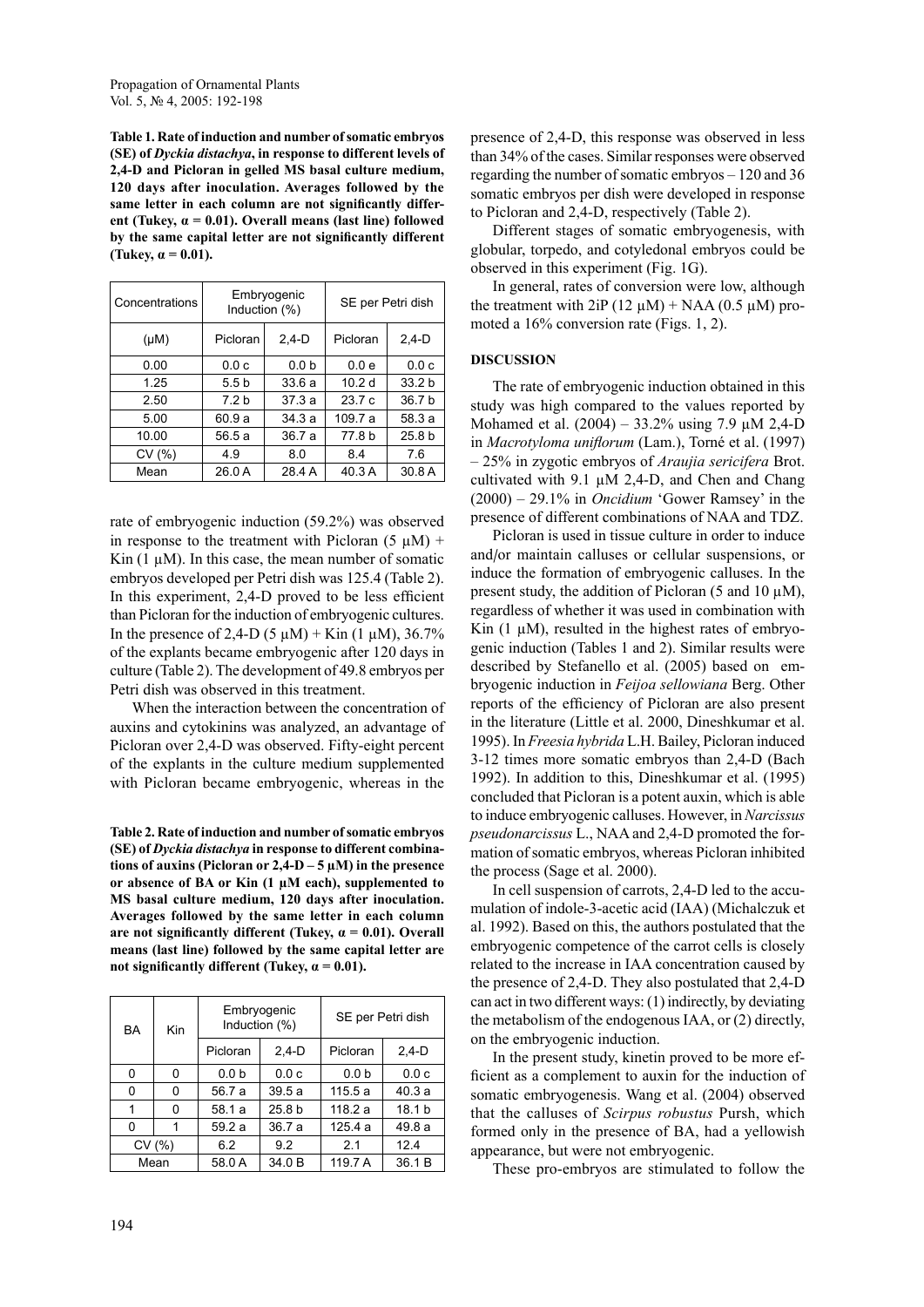

**Figure 1.** Somatic embryogenesis in *Dyckia distachya*. A) Inoculated seed – Bar 5 mm; B) Calluses after 30 days in the presence of 2,4-D (5 µM) and C) in MS/0 – control – Bars 5mm; D) Seeds in germination in culture medium with 2,4-D (5  $\mu$ M) – Bar 66.7  $\mu$ m; E) Seeds after 2 days in culture medium with 2,4-D (5  $\mu$ M). Note that the embryo first germinates and then gives origin to calluses demonstrated in B. Note also the high cell proliferation (arrows) – Bar 88 µm; F) Embryogenic cultures after 120 days of inoculation– Bar 1.764 mm; G) Somatic embryos in torpedo stage (1) and beginning of rhyzogenesis (2) – Bar 0.704 mm; H) Somatic embryo in germination stage; see the opening of the cotyledon (arrow) – Bar 0.88 mm; I) Initial stage of germination of a somatic embryo in the presence of  $2iP (12 \mu M) + NAA (0.5 \mu M)$  30 days after its transference to light – Bar 0.88 mm;

developmental stages by the removal of auxins from the culture medium and by the addition of abscisic acid (ABA), cytokinins, and other agents (Guerra et al. 1999). The germination of somatic embryos represents a complete bipolar development, with the distinct development of shoot and root axes (Féher et al. 2003).

The utilization of 2iP in the conversion of somatic embryos has already been well documented. In experiments with *Euterpe edulis* Mart., conversion of somatic embryos was obtained when they were subcultivated in a medium supplemented with  $2iP (12 \mu M) + NAA$ (0.5 µM) (Guerra and Handro 1988).

# **CONCLUSION**

In the present work, it was possible to establish a complete *in vitro* protocol for somatic embryogenesis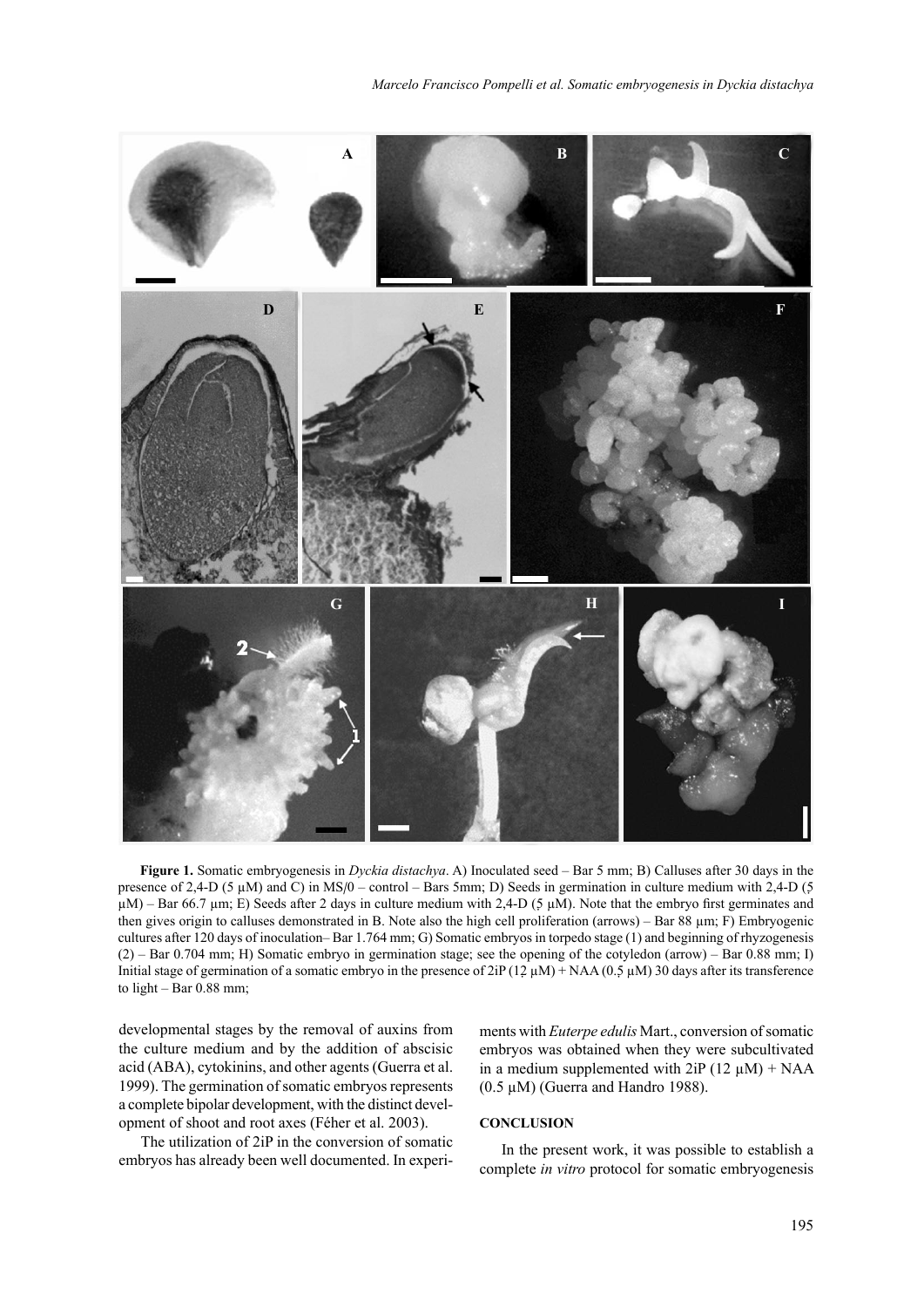Propagation of Ornamental Plants Vol. 5, № 4, 2005: 192-198



**Figure 1.** Somatic embryogenesis in *Dyckia distachya*.J) plants in conversion still onto a paper bridge – Bar 1.764 mm and K) individualized in jellified culture medium – Bar 2.514 mm.



Figure 2. Rate of conversion from somatic embryos to plantlets from seeds of *Dyckia distachya* in response to different plant growth regulators and sucrose supplemented to MS culture medium, 180 days after inoculation. Means followed by the same letter are not significantly different (Tukey,  $\alpha$  = 0.01).



A) Mother plant in flowering stage; B) Seeds are collected and inoculated in the MS culture medium supplemented with Picloran  $(5 \mu M)$ ; C) Two days after inoculation the seeds begin to germinate and, at the same time start to dedifferentiate to form a callus; D) After 30 days in culture, the formation of proembryogenic cellular masses is observed. After 120 days, these masses form embryogenic cultures; E) Aliquots of these embryogenic cultures are transferred to a MS culture medium supplemented with  $2iP (12 \mu M) + NAA (0.5 \mu M)$  and F) then transferred to light conditions, where, after a period of 30 days in culture, the somatic embryos initiate a process of conversion to plantlets; G) Embryogenic cultures are transferred to test tubes with liquid culture medium over paper filter bridges; H) As somatic embryos develop to mature stage, they are transferred to Petri dishes with gelled MS culture medium; I) Regeneration of complete plantlets to be acclimatized and transplanted to the field.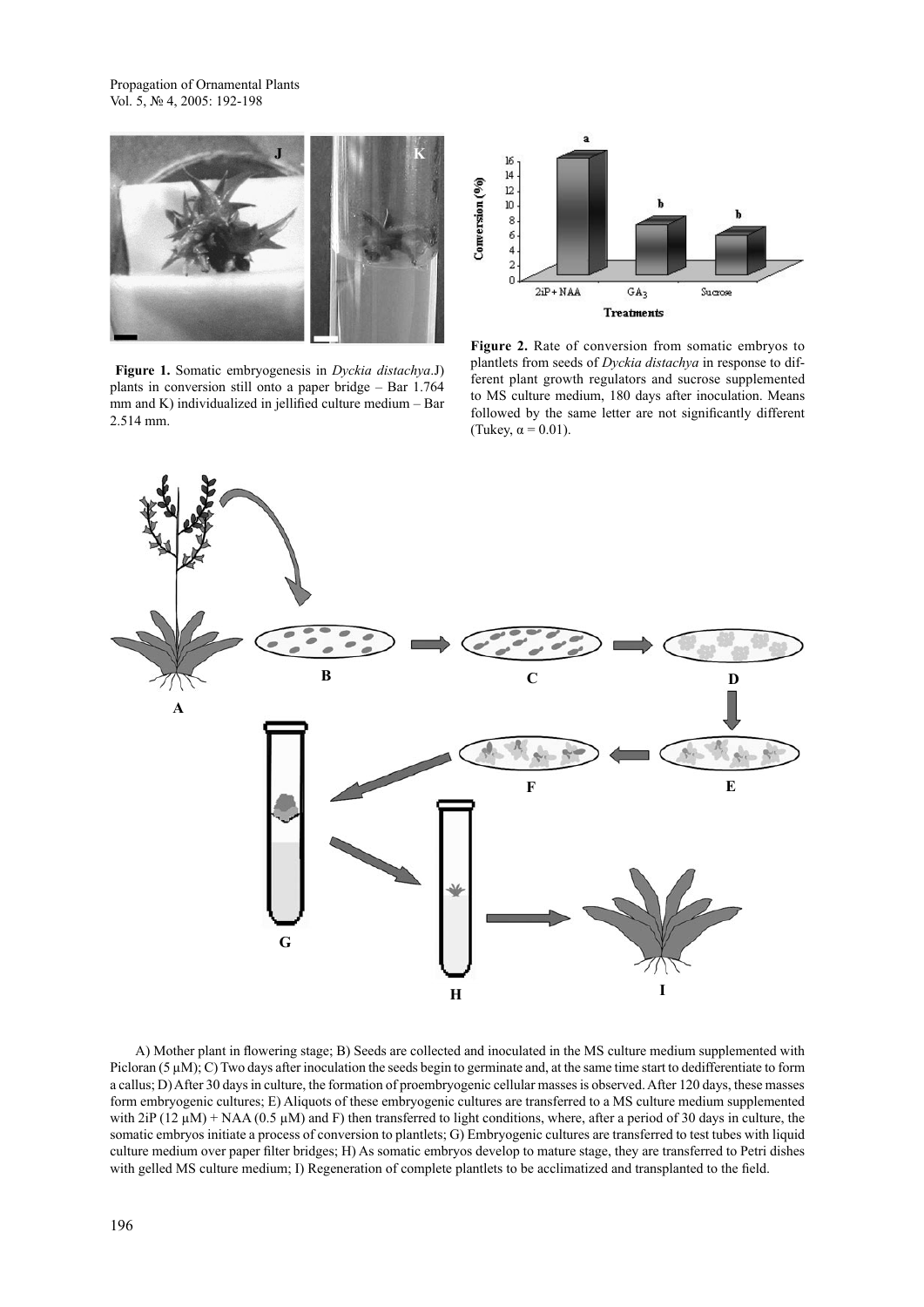in *Dyckia distachya,* an endangered bromeliad, which is endemic to the south of Brazil*.* Seeds inoculated in MS culture medium supplemented with Picloran (5  $\mu$ M) + Kin (1  $\mu$ M) exhibited a series of morphogenic events, including induction, development, maturation, conversion, and germination of somatic embryos (Fig. 3). The importance of these findings concerns: (1) the need for conservation of this endangered species in its center of diversity, (2) the ornamental potential of *D. distachya*, and (3) the potential application of (bio) technologies based on large-scale micropropagation for achieving the objectives stated above.

**Acknowledgements:** The authors thank PADCT/ CNPq for its financial support and CAPES and CNPq for providing fellowships to the authors.

# **REFERENCES**

- BACH A. (1992). Somatic embryogenesis from zygotic embryos and meristems of *Freesia hybrida.* Acta Horticulturae, 325: 429-434.
- CASTILLO B., SMITH M. A. L. (1997). Direct somatic embryogenesis from *Begonia gracilis* explants. Plant Cell Reports, 16: 385-388.
- CHEN J.-T., CHANG W.-C. (2000). Efficient plant regeneration through somatic embryogenesis from callus cultures of *Oncidium* (Orchidaceae). Plant Science, 160: 87-93.
- DINESHKUMAR V., KIRTI P. B., SACHAN J. K. S., CHOPRA V. L. (1995). Picloran induced somatic embryogenesis in chickpea (*Cicer arietinum* L.). Plant Science, 109: 207-213.
- DODEMAN V. L., DUCREUX G., KREIS M. (1997). Zygotic embryogenesis versus somatic embryogenesis. Journal of Experimental Botany, 48 (313): 1493-1509.
- FEHÉR A., PASTERNAK T. P., DUDITS D. (2003). Transition of somatic plant cells to an embryogenic state. Plant Cell, Tissue and Organ Culture, 74 (3): 201-228.
- FEHÉR A. PASTERNAK T. P., OTVOS K., MISKOLCZI P., DUDITS D. (2002). Induction of embryogenic competence in somatic plant cells: a review. Biologia, 57 (1): 5-12.
- GUERRA M. P., HANDRO W. (1988). Somatic embryogenesis and plant regeneration in embryo culture of *Euterpe edulis* Mart. (Palmae). Plant Cell Reports, 7: 550-552.
- GUERRA M. P., TORRES A. C., TEIXEIRA J. B. (1999). Embriogênese somática e sementes sintéticas. *In*: Torres A. C., Caldas L. S., Buso J. A. (Eds.). Cultura de tecidos e transformação genética de plantas. Embrapa, Brasília: 533-568.
- HERINGER H., MONTENEGRO M. M. (2000). Avaliação e ações prioritárias para a conservação da biodiversidade da Mata Atlântica e Campos Sulinos. Ministério do Meio Ambiente, Brasília, 40 pp.
- HERRERA A. (1999). Effects of photoperiod and drought on the induction of crassulacean acid metabolism and the reproduction of plants of *Talinum triangulare*. Canadian Journal of Botany, 77 (3): 404- 409.
- LITTLE E. L., MAGBANUA Z. V., PARROTT W. A. (2000). A protocol for repetitive somatic embryogenesis from mature peanut epicotyls. Plant Cell Reports, 19: 351-357.
- LITZ R. E., JARRET R. L. (1991). Regeneración de plantas en el cultivo de tejidos: embriogénesis somática y organogénesis. *In*: Roca W. M., Mroginski L. A. (Eds.). Cultivo de Tejidos en la Agricultura – Fundamentos y Aplicaciones*.*Centro Internacional de Agricultura Tropical, Cali: 143-172.
- LOPES R. J. (2005) Hidrelétrica ameaça bromélia em SC e RS. Jornal folha de São Paulo, São Paulo, Published in 06/11/2005.
- MALDA G., SUZÁN H., BACKHAUS R. (1999). *In vitro* culture as a potential method for the conservation of endangered plants possessing crassulacean acid metabolism. Scientia Horticulturae, 81: 71-87.
- MICHALCZUK L., COOKE T. J., COHEN J. D. (1992). Auxin levels at different stages of carrot somatic embryogenesis. Phytochemistry, 31: 1097-1103.
- MOHAMED S. V., WANG C. S., THIRUVENGADAM M., JAYABALAN N. (2004). *In vitro* plant regeneration via somatic embryogenesis through cell suspension cultures of horsegram [*Macrotyloma uniflorum* (Lam.) Verdc.]. In vitro Cellular and Development Biology – Plant, 40 (3): 284-289.
- MOREL G. M., WETMORE R. H. (1951). Fern callus tissue culture. American Journal of Botany, 38: 141-143.
- MURASHIGE T., SKOOG, F. (1962). A revised medium for rapid growth and bio-assays with tobacco tissue cultures. Physiologia Plantarum, 15: 473-497.
- NATO A., FRESNEAU C., MOURSALIMOVA N., DE BUYSER J., LAVERGNE D., HENRY Y. (2000). Expression of auxin and light-regulated arrestin-like proteins, G proteins and nucleoside diphosphate kinase during induction and development of wheat somatic embryos. Plant Physiology Biochemical, 38 (6): 483-490.
- POMPELLI M. F., GUERRA M. P. (2004). *Ex situ* conservation of *Dyckia distachya*: an endangered bromeliad. Crop Breeding and Applied Biotechnology, 4 (3): 273-279.
- POMPELLI M. F., GUERRA M. P. (2005). Micropropagation enables the mass propagation and conservation of *Dyckia distachya* Hassler. Crop Breeding and Applied Biotechnology, 5 (1): 117-126.
- ROUT G. R., SAMANTARAY S., MOTTLEY J., DAS M. (1999). Biotechnology of the Rose: a review of recent progress. Scientia Horticulturae, 81 (3): 201-228.
- SAGE D. O., LYNN J., HAMMATT N. (2000). Somatic embryogenesis in *Narcissus pseudonarcissus* cvs.